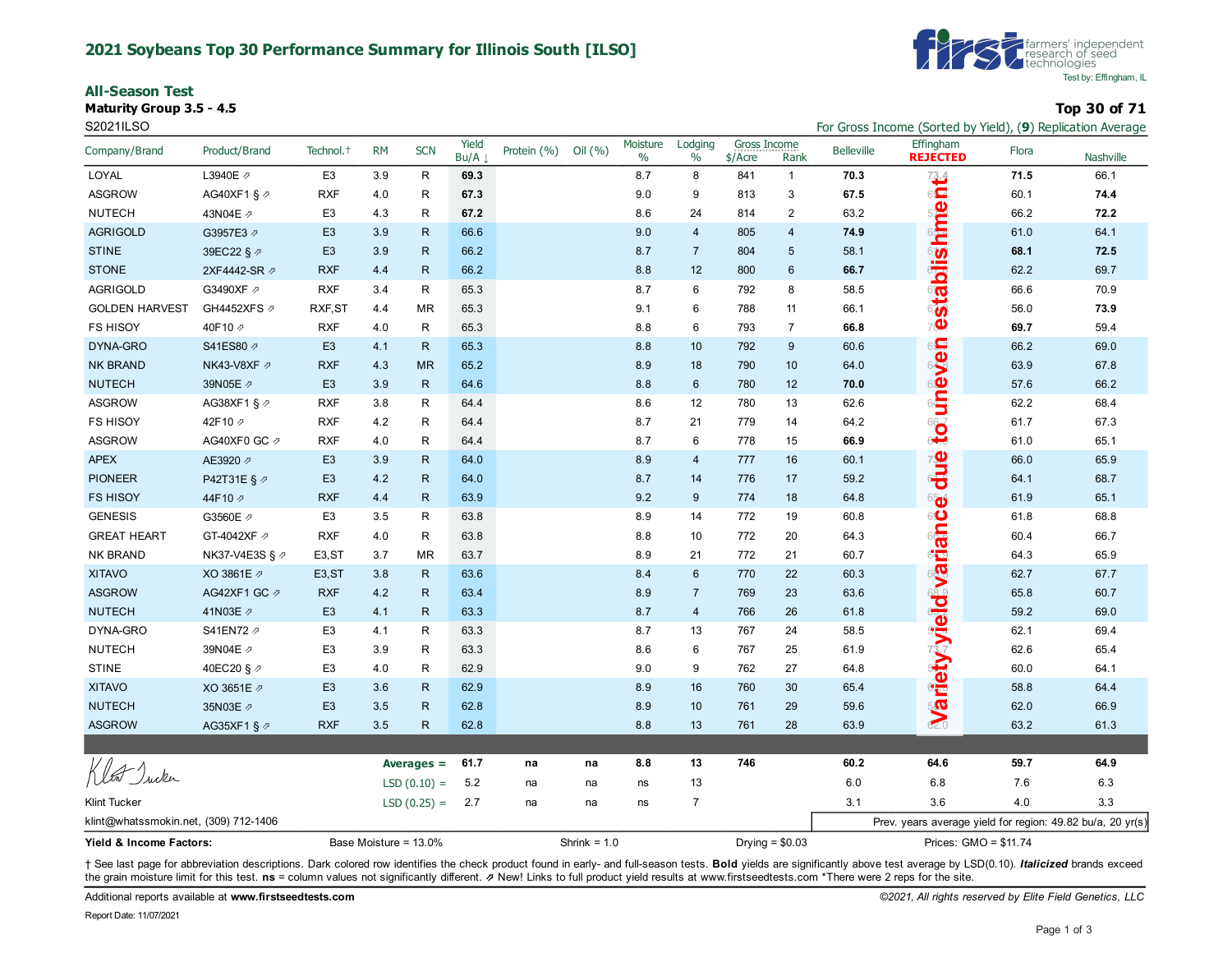# **2021 Soybeans - Illinois South [ ILSO ]**



## **All-Season Test Products (71 Total)**

| <b>Company/Brand</b> | <b>Product/Brand</b> | <b>Technology</b>  | <b>SCN</b>     | <b>RM</b>        | <b>Seed Treat.</b> | <b>Company/Brand</b> | <b>Brand/Product</b> | <b>Technology</b> | <b>SCN</b>              | <b>RM</b> | Seed Treat. |
|----------------------|----------------------|--------------------|----------------|------------------|--------------------|----------------------|----------------------|-------------------|-------------------------|-----------|-------------|
| AgriGold             | G3451E3              | E <sub>3</sub>     | R              | 3.4              | ASfi, SA           | Golden Harvest       | GH4452XFS            | RXF, ST           | <b>MR</b>               | 4.4       | CMBV, SA    |
| AgriGold             | G3490XF              | <b>RXF</b>         | R              | 3.4              | ASfi, SA           | <b>Great Heart</b>   | GT-3702XF            | <b>RXF</b>        | R                       | 3.7       | Gr+         |
| AgriGold             | G3630XF              | <b>RXF</b>         | R              | 3.6              | ASfi, SA           | <b>Great Heart</b>   | GT-4042XF            | <b>RXF</b>        | R                       | 4.0       | Gr+         |
| AgriGold             | G3755E3              | E <sub>3</sub>     | R              | 3.7              | ASfi, SA           | Loval                | L3940E               | E <sub>3</sub>    | $\mathsf{R}$            | 3.9       | CMBV, SA    |
| AgriGold             | G3957E3              | E <sub>3</sub>     | R              | 3.9              | ASfi, SA           | <b>NK Brand</b>      | NK37-V4E3S §         | E3,ST             | MR                      | 3.7       | CMBV, SA    |
| Apex                 | AE3520               | E <sub>3</sub>     | R              | 3.5              | CMBV, SA           | <b>NK Brand</b>      | NK39-A1XF            | <b>RXF</b>        | R                       | 3.9       | CMBV, SA    |
| Apex                 | AE3720S              | E3,ST              | R              | 3.6              | CMBV, SA           | <b>NK Brand</b>      | <b>NK40-U7E3</b>     | E <sub>3</sub>    | $\mathsf{R}$            | 4.0       | CMBV, SA    |
| Apex                 | AE3920               | E <sub>3</sub>     | R              | 3.9              | CMBV, SA           | <b>NK Brand</b>      | NK43-V8XF            | <b>RXF</b>        | <b>MR</b>               | 4.3       | CMBV, SA    |
| Apex                 | AE4120               | E <sub>3</sub>     | R              | 4.1              | CMBV, SA           | NuTech               | 35N03E               | E <sub>3</sub>    | R                       | 3.5       | Lum, Lu, IL |
| Asgrow               | AG35XF1§             | RXF                | $\overline{R}$ | 3.5              | ACi                | NuTech               | 37N01E               | E3                | ${\sf R}$               | 3.7       | Lum, Lu, IL |
| Asgrow               | AG38XF1 §            | <b>RXF</b>         | R              | 3.8              | ACi, IL            | NuTech               | 39N04E               | E <sub>3</sub>    | R                       | 3.9       | Lum, Lu, IL |
| Asgrow               | AG40XF0 GC           | <b>RXF</b>         | R              | 4.0              | Untreated          | NuTech               | 39N05E               | E <sub>3</sub>    | ${\sf R}$               | 3.9       | Lum, Lu, IL |
| Asgrow               | AG40XF1 §            | RXF                | R              | 4.0              | ACi, IL            | <b>NuTech</b>        | 41N03E               | E3                | $\overline{\mathsf{R}}$ | 4.1       | Lum, Lu, IL |
| Asgrow               | AG42XF1 GC           | <b>RXF</b>         | R              | 4.2              | Untreated          | NuTech               | 43N04E               | E <sub>3</sub>    | ${\sf R}$               | 4.3       | Lum, Lu, IL |
| <b>DONMARIO</b>      | DM3756E              | E <sub>3</sub>     | R              | 3.7              | <b>CMBV</b>        | <b>NuTech</b>        | 45N04E               | E <sub>3</sub>    | R                       | 4.5       | Lum, Lu, IL |
| <b>DONMARIO</b>      | DM37F51              | RXF                | <b>NA</b>      | 3.7              | BPS-SDS            | NuTech               | 45N08E               | E3                | $\overline{R}$          | 4.5       | Lum, Lu, IL |
| <b>DONMARIO</b>      | DM3932E              | E <sub>3</sub>     | R              | 3.9              | BPS-SDS            | Pioneer              | P35T01SE §           | E3,ST             | ${\sf R}$               | 3.5       | NA          |
| <b>DONMARIO</b>      | DM40E62              | E <sub>3</sub>     | <b>NA</b>      | 4.0              | <b>CMBV</b>        | Pioneer              | P38T05E §            | E <sub>3</sub>    | $\mathsf R$             | 3.8       | Lum, IL     |
| <b>DONMARIO</b>      | DM42F62              | RXF                | $N_A$          | 4.2              | <b>CMBV</b>        | Pioneer              | P42T31E §            | E3                | ${\sf R}$               | 4.2       | Lum, Lu, IL |
| Dyna-Gro             | S40XF21S             | RXF, ST            | R              | 4.0              | EQV, SA            | <b>Stine</b>         | 36EB32 §             | E <sub>3</sub>    | ${\sf R}$               | 3.6       | <b>SFI</b>  |
| Dyna-Gro             | S41EN72              | E <sub>3</sub>     | R              | 4.1              | EQV, SA            | <b>Stine</b>         | 39EC22 §             | E <sub>3</sub>    | $\mathsf{R}$            | 3.9       | <b>SFI</b>  |
| Dyna-Gro             | S41ES80              | E <sub>3</sub>     | R              | 4.1              | EQV, SA            | <b>Stine</b>         | 40EC20 §             | E <sub>3</sub>    | ${\sf R}$               | 4.0       | <b>SFI</b>  |
| Dyna-Gro             | S43EN61              | E <sub>3</sub>     | R              | 4.3              | EQV, SA            | <b>Stine</b>         | 42EE20 GC            | E <sub>3</sub>    | $\mathsf R$             | 4.2       | <b>NA</b>   |
| <b>FS HISOY</b>      | 39E10                | E <sub>3</sub>     | R              | 3.9              | NA                 | <b>Stine</b>         | 43EE02 GC            | E <sub>3</sub>    | $\mathsf R$             | 4.3       | <b>NA</b>   |
| <b>FS HISOY</b>      | 39F10                | RXF                | $\overline{R}$ | 3.9              | ACi, B-200         | Stone                | 2XF3632              | RXF               | $\overline{R}$          | 3.6       | ACi, IL     |
| <b>FS HISOY</b>      | 40F10                | <b>RXF</b>         | R              | 4.0              | <b>NA</b>          | Stone                | 2XF4442-SR           | <b>RXF</b>        | R                       | 4.4       | ACi, IL     |
| <b>FS HISOY</b>      | 42E10                | E3,ST              | R              | 4.2              | ACi, B-200         | Xitavo               | XO 3651E             | E <sub>3</sub>    | ${\sf R}$               | 3.6       | PV, IL, OB  |
| <b>FS HISOY</b>      | 42F10                | RXF                | $\overline{R}$ | 4.2              | ACi, B-200         | Xitavo               | XO 3861E             | E3,ST             | ${\sf R}$               | 3.8       | PV, IL, OB  |
| <b>FS HISOY</b>      | 43E00                | E <sub>3</sub>     | R              | 4.3              | ACi, B-200         | Xitavo               | XO 4371E             | E <sub>3</sub>    | R                       | 4.3       | PV, IL, OB  |
| FS HISOY             | 44F10                | <b>RXF</b>         | R              | 4.4              | ACi, B-200         |                      |                      |                   |                         |           |             |
| FS HISOY             | 45E00                | E <sub>3</sub>     | R              | 4.5              | ACi, B-200         |                      |                      |                   |                         |           |             |
| Genesis              | G3560E               | E <sub>3</sub>     | R              | 3.5              | CMBV, SA           |                      |                      |                   |                         |           |             |
| Genesis              | G3760ES              | E <sub>3</sub> ,ST | R              | 3.7              | CMBV, SA           |                      |                      |                   |                         |           |             |
| Genesis              | G3960E               | E3                 | $\overline{R}$ | $\overline{3.9}$ | CMBV, SA           |                      |                      |                   |                         |           |             |
| Genesis              | G4160E               | E <sub>3</sub>     | R              | 4.1              | CMBV, SA           |                      |                      |                   |                         |           |             |
| Golden Harvest       | GH3512E3S            | E3,ST              | MR             | 3.5              | CMBV, SA           |                      |                      |                   |                         |           |             |
|                      |                      | RXF                | $\mathsf{R}$   | 3.7              |                    |                      |                      |                   |                         |           |             |
| Golden Harvest       | <b>GH3732XF</b>      |                    |                |                  | CMBV, SA           |                      |                      |                   |                         |           |             |
| Golden Harvest       | GH3762E3S            | E3,ST              | MR             | 3.7              | CMBV, SA           |                      |                      |                   |                         |           |             |
| Golden Harvest       | GH3902E3S §          | E3,ST              | R              | 3.9              | CMBV, SA           |                      |                      |                   |                         |           |             |
| Golden Harvest       | GH3952XF §           | RXF                | $\overline{R}$ | 3.9              | CMBV, SA           |                      |                      |                   |                         |           |             |
| Golden Harvest       | GH4072E3             | E <sub>3</sub>     | MR             | 4.0              | CMBV, SA           |                      |                      |                   |                         |           |             |
| Golden Harvest       | GH4392XF             | <b>RXF</b>         | <b>MR</b>      | 4.3              | CMBV, SA           |                      |                      |                   |                         |           |             |